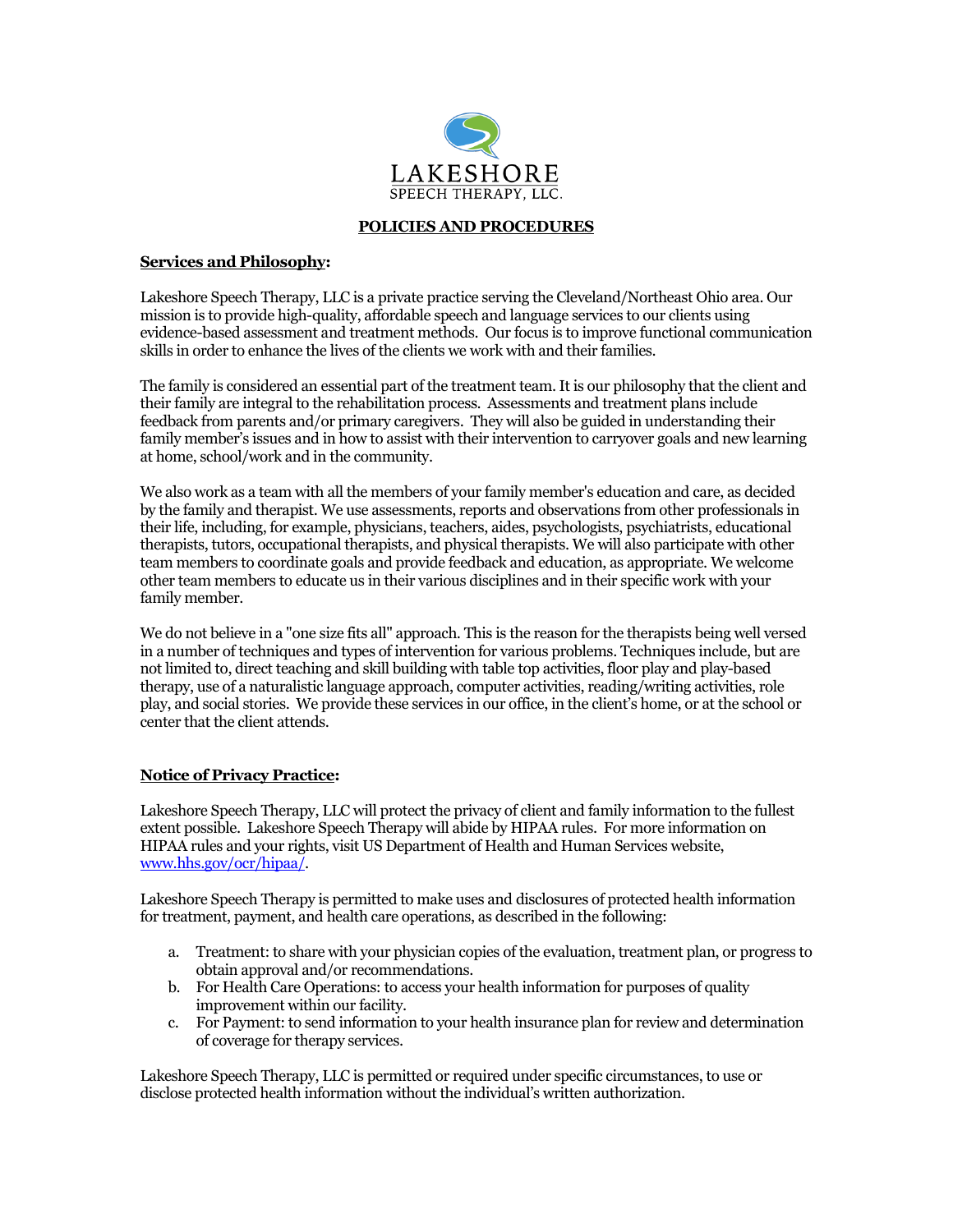$\bullet$  Page 2

Uses and disclosures will be made only with the individual's written authorization and this authorization may be revoked.

Lakeshore Speech Therapy, LLC is required by law to maintain privacy of protected health information and to provide individuals with notice of its legal duties and privacy practices with respect to protected health information.

Lakeshore Speech Therapy, LLC is required to abide by the terms of this notice currently in effect. Lakeshore Speech therapy reserves the right to change the terms of this notice and will provide a written copy of the revised notice.

Individuals may complain to Lakeshore Speech Therapy, LLC and to the Secretary of Health and Human Services, without fear of retaliation by the organization, if they believe their privacy rights have been violated.

Lakeshore Speech Therapy, LLC elects to limit the uses or disclosures that it is permitted to make, as follows: Lakeshore Speech Therapy LLC is committed to limiting the disclosure of PHI (protected health information) only to the degree necessary for the purposes of treatment, payment, and healthcare operations.

Please refer to the most current copy of our Notice of Privacy Practices posted on our website and in our office. We can provide you with a paper copy upon request.

### **Complaints**:

Lakeshore Speech Therapy LLC clients and/or their guardian have the right to voice their complaints. Complaints should be made in writing to: Ellen Spear or Tracy Biller at Lakeshore Speech Therapy, LLC, 815 Crocker Rd., Suite #3, Westlake, OH 44145. Upon receipt of this complaint, an action plan to resolve the complaint or problem will be implemented. Lakeshore Speech Therapy, LLC will in no way retaliate because of a complaint.

### **Health and Safety**:

Lakeshore Speech Therapy, LLC follows health and safety guidelines to ensure the safety of the clients and themselves. Precautions that the therapist uses include wearing gloves while handling bodily fluids and disinfecting toys and materials that have come in contact with bodily fluids. All bodily fluids are treated as if infectious.

### **Photograph/ Video Release**:

All photographs taken by Lakeshore Speech Therapy, LLC staff or agents must obtain a signed release form from any person or guardian of children under the age of 18 years old who is visibly recognizable in the photograph. Permission to videotape a therapy session must also be obtained.

### **Client Progress Reports:**

Progress may be reported every three to six months to the client's family and/or school district. Progress is comprised of data recorded from individual therapy sessions.

## **Termination of Services:**

Lakeshore Speech Therapy or Clients/Families can decide to terminate services at anytime or for any reason. Family satisfaction is vitally important to our company. Please disclose any questions, comments, and concerns, at anytime so that we can address these as soon as possible. At the reporting period and/or termination of therapy services, a client feedback form will be provided in order to obtain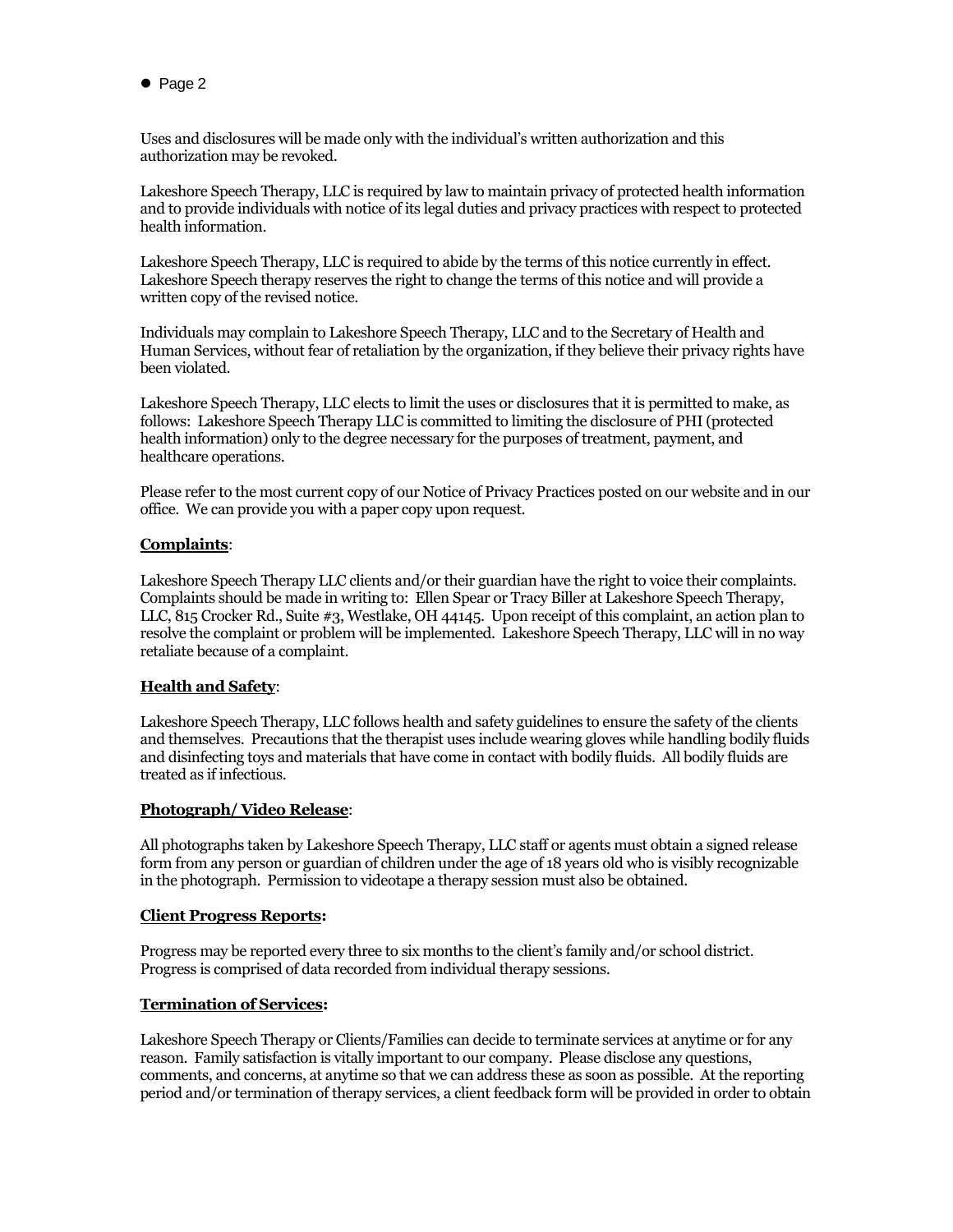$\bullet$  Page 3

satisfaction information. A client is discharged from speech-language therapy services when goals are achieved or due to a no call/no show for three (3) consecutive scheduled appointments.

## **Credentials:**

The Speech- Language Pathologists who work for and are employed by Lakeshore Speech Therapy, LLC are accredited by the American Speech-Language-Hearing Association (ASLHA) and maintain a valid license from the Ohio Board of Speech Language Pathology and Audiology. We ensure that our therapists obtain at least the minimum continuing education hours required for each certification period which is an average of ten (10) hours per calendar year.

## **Non-Discrimination Policy**:

Lakeshore Speech Therapy, LLC does not discriminate on the basis of race, ethnicity, national origin, religion, gender, disability, age, or ancestry.

## **Cost of Services:**

| <b>Evaluation:</b>     | through May 31, 2014:<br>All assessments \$125<br>Rate increase June 1, 2014: |                                                                                                        |  |
|------------------------|-------------------------------------------------------------------------------|--------------------------------------------------------------------------------------------------------|--|
|                        |                                                                               |                                                                                                        |  |
|                        |                                                                               | Speech and Language: \$175<br>Speech only/Voice/Fluency (each): \$125                                  |  |
| <b>Speech Therapy:</b> |                                                                               | through May 31, 2014:<br>\$25 per quarter hour in our office<br>\$30 per quarter hour in client's home |  |
|                        |                                                                               | Rate increase June 1, 2014:                                                                            |  |
|                        |                                                                               | \$30 per quarter hour in our office                                                                    |  |

\$35 per quarter hour in client's home

Sessions range from thirty (30) to sixty (60) minutes in duration based upon the client's needs and ability to participate.

**Social Skills Group:** rates vary depending on content and length of group- refers to social skills information on website.

### **Billing Policy:**

We accept cash, check, and credit card payments. Checks should be made to Lakeshore Speech Therapy, LLC. For any returned check, a \$35 return fee will be assessed and applied at the next session.

Lakeshore Speech Therapy, LLC is committed to providing the best treatment and we charge what is usual and customary for our area. The client's guarantor is financially responsible for the services provided. A guarantor is a person held responsible by our practice for medical expenses incurred on a client's behalf. This may be the client's parent(s), legal guardian(s), or agent(s), or may be the client if aged 18 or older or emancipated.

Payment is required at the time service is rendered, unless the service has been prepaid or the family and Lakeshore have a predetermined arrangement in regards to billing.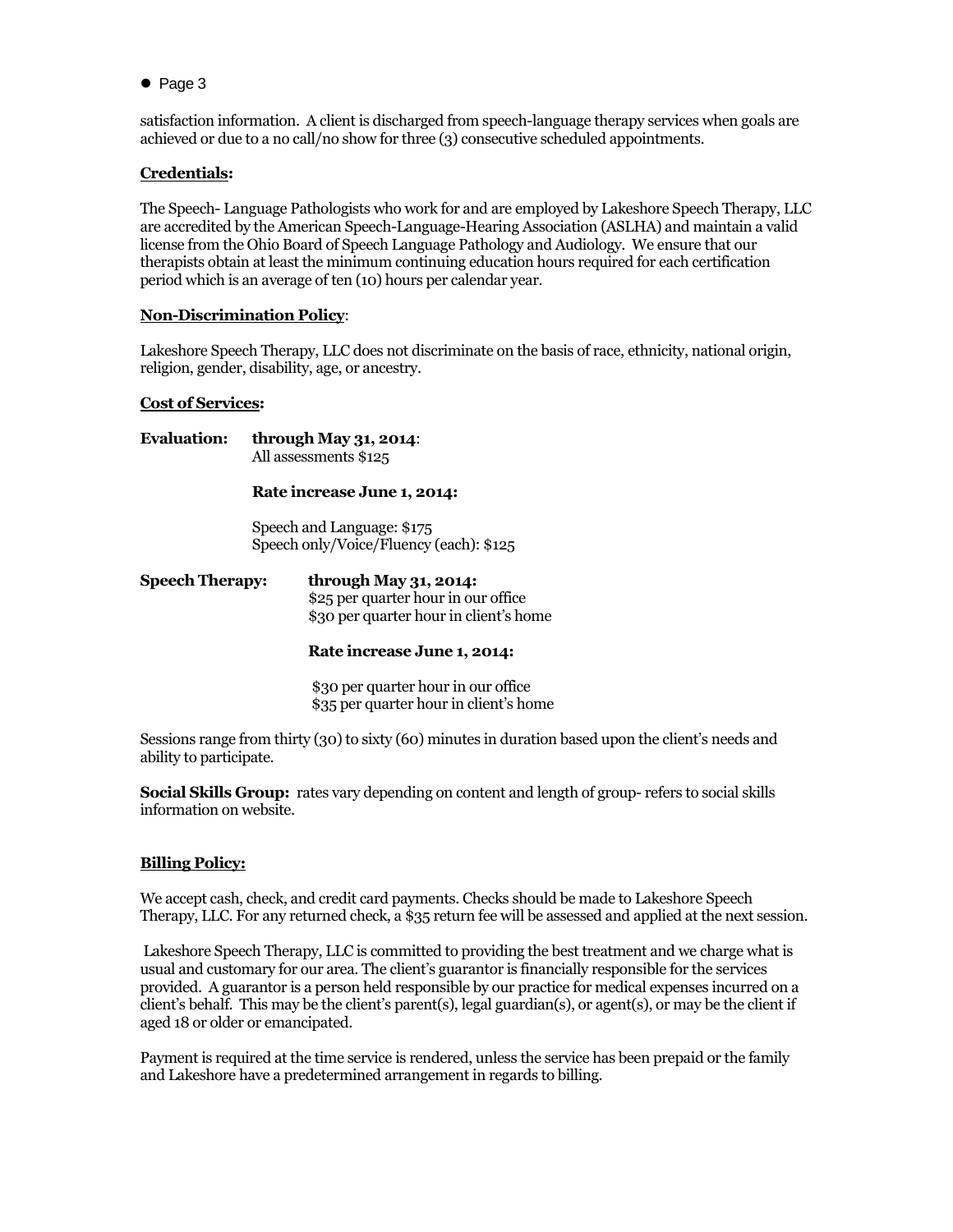$\bullet$  Page 4

If billing a private insurance company, the client is responsible for contacting the company and determining eligibility, number of approved visits, amount of co-pay per session, etc. A prescription from the physician must also be obtained for "Speech-Language Evaluation and Therapy" and brought to the first session. In the event that the insurance company does not provide payment to us, the client will be responsible for the charges incurred. We are providers for Anthem/Blue Cross Blue Shield, Medical Mutual, the Autism Scholarship Program and Help Me Grow/BCMH. We will provide clients with paperwork to submit claims to out-of-network insurance companies upon request. For those clients who are out-of-network, payment is due in full on date of services rendered.

Accounts more than ninety (90) days overdue may be sent to collection, and services may be suspended or terminated. You will be provided with notification prior to suspension or termination of services by phone call, email, or in writing. Day one of the invoicing period is the date services were rendered. Balances at each 30 day invoicing period are subject to a 1.5% interest charge, or 18% per annum.

# **Cancellation/No Show Policy:**

Lakeshore Speech Therapy, LLC understands that there are times when you may miss an appointment due to illness, emergencies and unforeseen obligations to work or family. Appointments cancelled with at least a 24-hour notice will not result in any charges. Failure to cancel the appointment in advance will result in a 50% charge for the missed session and will be due at the next appointment. Each client will receive 1 free cancellation with less than 24 hour notice, every 3 months. Please contact your therapist via cell phone to cancel an appointment. Please do not call our main office line for cancellations.

It may be necessary that we will have to cancel a therapy session on short notice. We will make every effort make sure that you are aware of the need to reschedule and will find a time that is convenient for you to make up the session if our schedules allow.

# **Website Information Disclaimer:**

Lakeshore Speech Therapy, LLC's website is designed for informational purposes only. The contents of the website are not medical, legal, technical or therapeutic advice and should not be construed as such. The information contained herein is not intended to substitute for informed professional diagnosis, advice or therapy. Listing of publications, opinions, treatments, professionals and organizations on this website does not imply endorsement by Lakeshore Speech Therapy, LLC.

If policies or procedures are modified, Lakeshore Speech Therapy, LLC will notify clients of the modifications and direct them to obtain a new paper copy upon request or to read on our website.